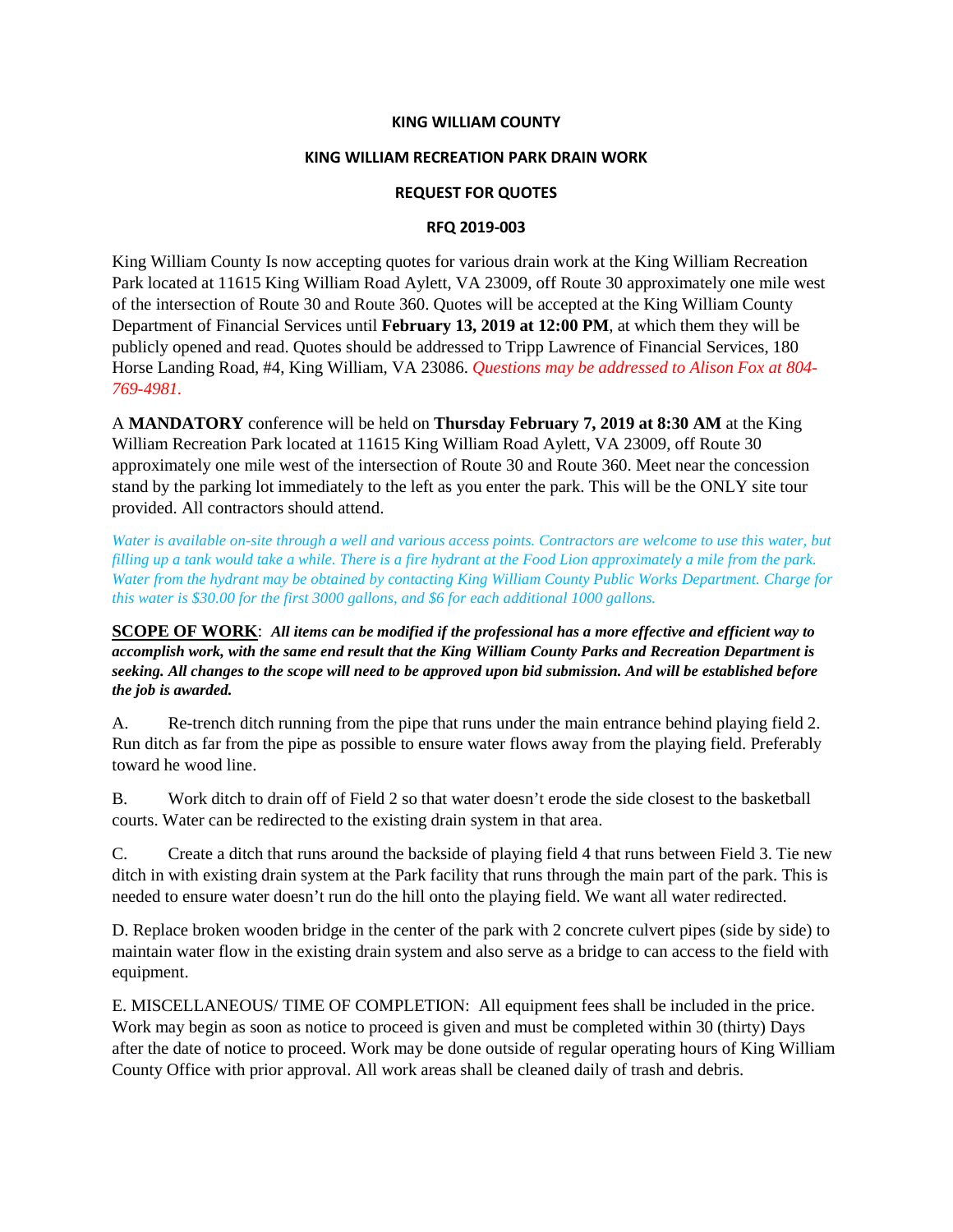KING WILLIAM RECREATION PARK DRAIN WORK

RFQ 2019-003

Due date for Quote February 13. 2019 by 12:00 PM

# QUOTE PRICING:

 $\frac{1}{2}$ 

## RESPONDERS INFORMATION:

| Company: example of the company of the company of the company of the company of the company of the company of the company of the company of the company of the company of the company of the company of the company of the com |
|--------------------------------------------------------------------------------------------------------------------------------------------------------------------------------------------------------------------------------|
|                                                                                                                                                                                                                                |
|                                                                                                                                                                                                                                |
|                                                                                                                                                                                                                                |
|                                                                                                                                                                                                                                |
|                                                                                                                                                                                                                                |
|                                                                                                                                                                                                                                |
|                                                                                                                                                                                                                                |
| Signature:                                                                                                                                                                                                                     |